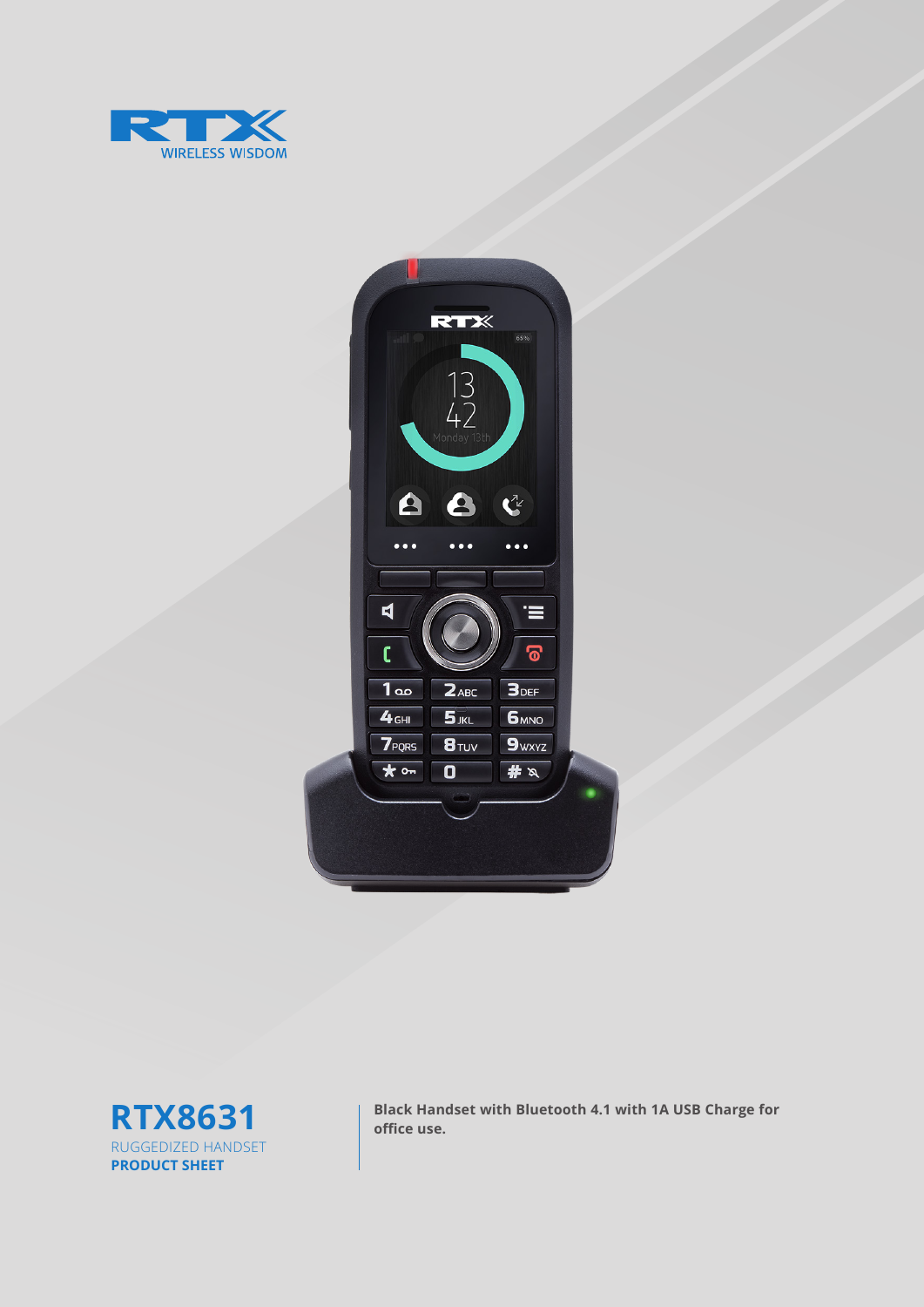## **RTX8631 RUGGEDIZED HANDSET**

### FEATURES

#### HANDSET

- Ruggedized design
- HD audio support (G.722)
- 2'' TFT display, 240x320
- Dedicated Alarm key on handset top
- Bluetooth LE interface (for positioning)
- Firmware upgradable over-the-air
- Single SKU for WorldWide deployment
- Noise Reduction

#### CHARGER

• 1A USB Charger



*Figure 1: RTX8631 handset in charger*

# **TECHNICAL SPECIFICATIONS**

| <b>AUDIO</b>           | · G722 codec for HD audio<br>. G726 codec for narrow band audio<br>• HD audio speakerphone<br>• HAC compliant<br>• Speakers insensitive to metal swarf<br>· Noise Reduction |
|------------------------|-----------------------------------------------------------------------------------------------------------------------------------------------------------------------------|
| <b>DISPLAY</b>         | · 2" 240 x 320 pixels 64k TFT display<br>* 3 colour MWI LED<br>· min. 20 languages supported                                                                                |
| <b>KEYPAD</b>          | * 28 keys total including 5-way navi-key<br>* 3 soft keys, 3 side keys<br>• 1 alarm key on top<br>• ON- and OFF-hook keys                                                   |
| <b>HEADSET OPTIONS</b> | . 3.5mm wired headset<br>Bluetooth<br>٠                                                                                                                                     |
| <b>RINGER</b>          | · 20 polyphonic melodies, 6 levels<br>• Volume control, Silent ringer<br>· Alerting volume, adjustable (low battery, low coverage)<br>• Vibrator                            |